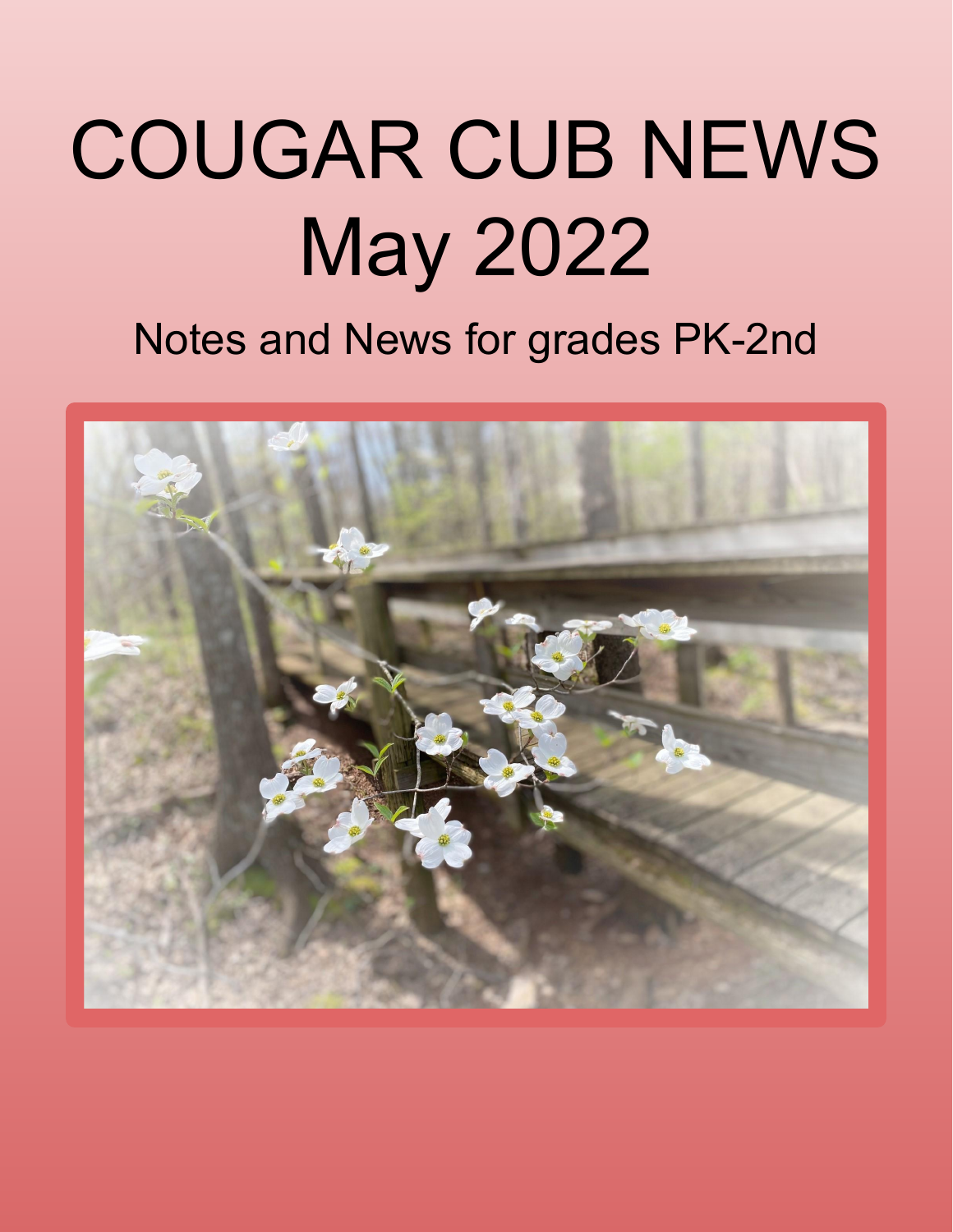

 Cougar Cub News May 23, 2022 Weekly updates and events!



No Mobile Market in May or July. There will be two in June: June 7 and June 21 at 9:00 a.m.

KONA TRUCK MONEY NEEDS TURNED IN BY TOMORROW, TUESDAY!!!! BRIGHT PINK FORMS SHOULD BE IN YOUR CHILD'S BACKPACK TODAY IN CASE YOU DIDN'T SEE THE FIRST FORM THAT WENT HOME.

**Kindergarten Graduation will be tomorrow,Tuesday, May 24th at 6:30pm. Tickets are NOT required.** 

**Pre-K's LAST DAY WILL BE WEDNESDAY, May 25th.** 

**K-5TH LAST DAY WILL BE THURSDAY, May 26 at noon.** 

## **Summer School: Tuesday, May 31 - Friday, June 24.**

| School Menu for the week of May 23, 2022 |  |  |
|------------------------------------------|--|--|
|                                          |  |  |

| <b>Tuesday</b>  | <b>Breakfast</b><br>Lunch | Biscuit and sausage gravy or grab & go breakfast<br>Beef Taco Meat, Tortilla Shell Or Build your own cheese pizza |
|-----------------|---------------------------|-------------------------------------------------------------------------------------------------------------------|
| Wednesday       | <b>Breakfast</b>          | Sausage & Cheese Brk pizza or grab & go breakfast                                                                 |
|                 | Lunch                     | Cheeseburger on bun or Beef burrito, BBQ Baked beans                                                              |
| <b>Thursday</b> | <b>Breakfast</b><br>Lunch | Cinnamon Roll, Bacon Eggstravaganza or grab & go breakfast<br>Grape Uncrustables, chips, colby jack cheese        |